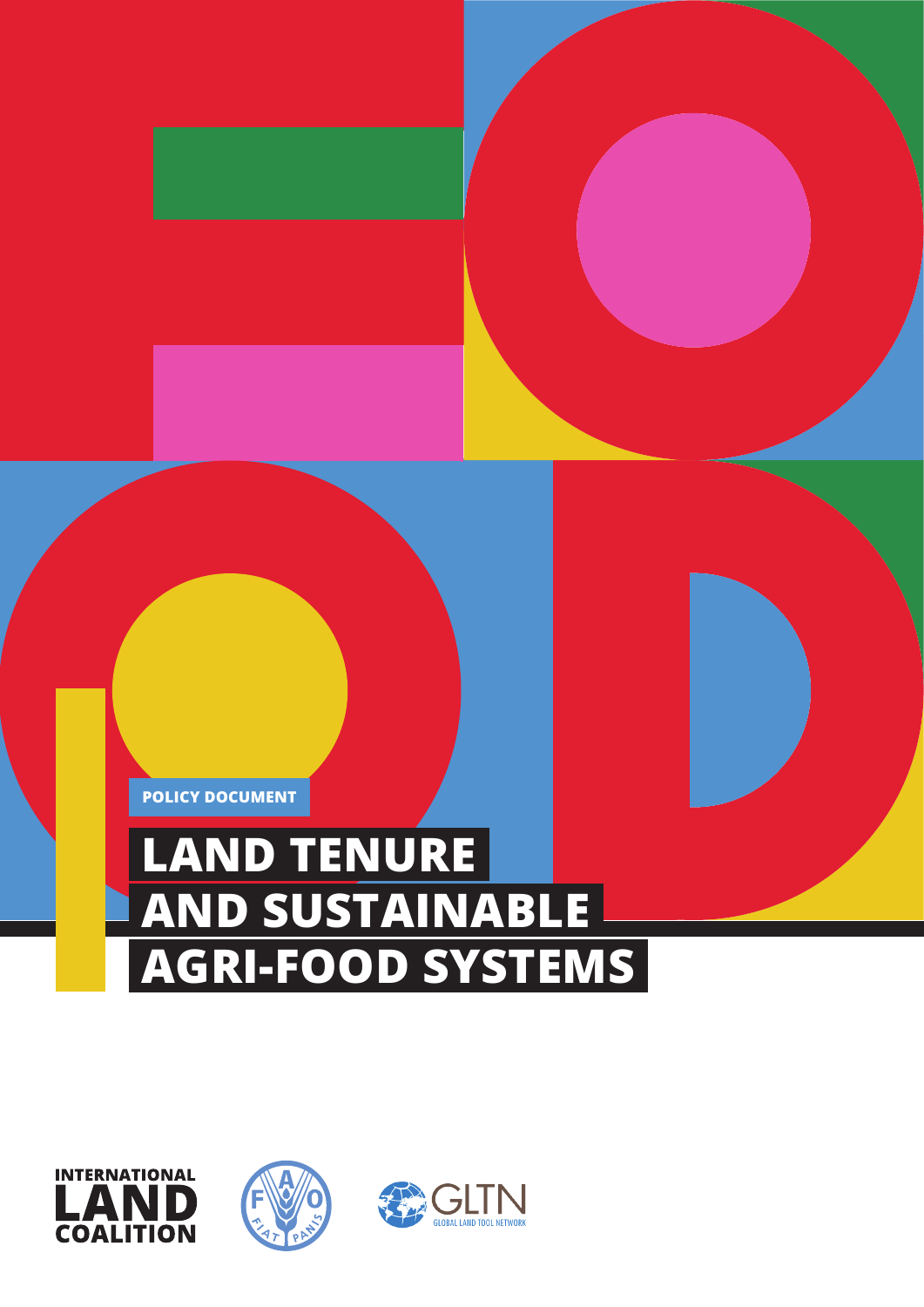

# **CONTENTS**

**[TENURE SECURITY ENSURES](#page-3-0)   [SAFE AND NUTRITIOUS FOOD FOR ALL](#page-3-0) 6**

 **[TENURE SECURITY FOR BOOSTING](#page-5-0)  NATURE-POSITIVE PRODUCTION** 11

 **[TENURE SECURITY ADVANCES EQUITABLE LIVELIHOODS](#page-6-0)  EXAMPLE AND GENDER JUSTICE** 13

**[TENURE SECURITY AS AN ENABLER](#page-4-0) 8**

 **[TENURE SECURITY BUILDS RESILIENCE](#page-7-0)  TO VULNERABILITIES, SHOCKS AND STRESS** 15

**TOWARDS A BLUEPRINT FOR ACTION 17** 

**ACKNOWLEDGEMENTS** 20





For more information, please contact **info@landcoalition.org** or browse to: **http://creativecommons.org/licenses/by-nc/4.0**

*Design*: [Federico Pinci.](http://www.federicopinci.info) *Published*: October, 2021.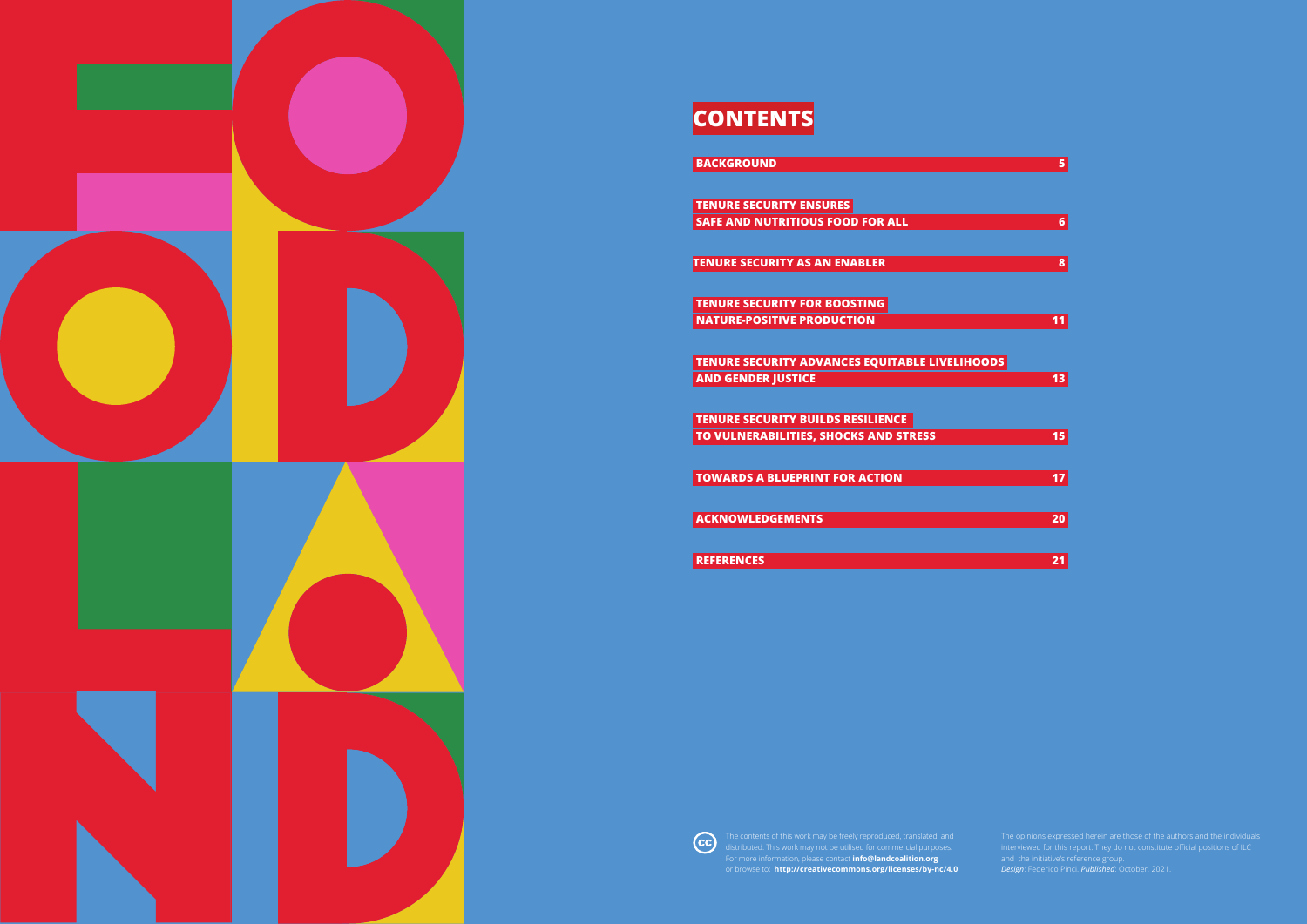### **BACKGROUND**

*World hunger increased in 2020, propelled by the COVID-19 pandemic. The global prevalence of undernourishment (PoU), after remaining virtually unchanged from 2014 to 2019, increased from 8.4% to around 9.9% between 2019 and 20201. In terms of absolute numbers, it is estimated that between 720 and 811 million people in the world faced hunger in 2020. Based on calculations using the Food Insecurity Experience Scale (FIES), it is also estimated that nearly one in three people in the world (2.37 billion) did not have year-round access to adequate food in 2020 – an increase of almost 320 million people in just one year (FAO et al., 20212).*

Land rights have also been shown to provide poor people living in rural areas with a first layer of social protection (Tanner, 2016), as tenure security acts as a safety net against income shocks (Ma, 2021). Protecting the land rights of the poor, including those of women and girls, in either written or non!written forms, can therefore provide more assurances for vulnerable groups who are disproportionately likely to suffer evictions, disinheritance and displacements (Payne and Durand-Lasserve, 2012).

These numbers are a reminder of the vulnerabilities inherent in our agri-food systems. They also reveal the challenges and the intense pressures that are being placed on land when coupled with increasing demand for food due to population growth and shifting dietary preferences. Land access and use form the basis of any agri-food system. When access and tenure rights fail to comply with human rights and social, economic and environmental sustainability, agri-food systems will be compromised and this may lead to the exclusion of vulnerable groups, along with unsustainable patterns of food production and consumption. to food security, while also supporting the preservation of ecosystems and the nature-positive practices of small-scale farmers, pastoralists, indigenous people and forest farmers (Landesa, 2012). This paper highlights too that securing land rights for the array of actors beyond the farm gate, including micro-, small and medium-sized agri-food enterprises involved in moving agri-food produce from farm to fork, needs to be considered as part of broader investment and policy environments. Continuing to promote land rights for small farmers and for the vulnerable is even more important in light of the crisis created by COVID-19, and investments made for the recovery and resilience of all actors in view of sustainable food systems.

The evidence also shows that ensuring land rights within small-scale production systems contributes to sustainable rural incomes and livelihoods and thus The Global Sustainable Development Report (2019) identified the transformation of food systems as one of the key accelerators needed to achieve the 2030 Agenda for Sustainable Development (Independent Group of Scientists, 2019). In a followup, the UN Secretary-General convened the Food Systems Summit in September 2021 "to launch bold new actions to transform the way the world produces and consumes food, delivering progress on all 17 Sustainable Development Goals (SDGs)".

#### <span id="page-2-0"></span>*Tenure*

*It determines access to and use of different natural resources and how they relate to one another, through both formal and informal rules and agreements. The term most commonly applies to land. Although there are many definitions of land tenure, a succinct definition from FAO is "the relationship, whether legally or customarily defined, between people, as individuals or groups, with respect to land" (FAO et al., 2020a). Secure tenure refers to tenure systems that are well defined, respected and enforceable in a formal court of law or through customary structures in a community. Any land tenure has the potential to be secure or insecure (Ibid.).*



<sup>1</sup> Depending on assumptions made to reflect uncertainties around the assessment (FAO et al., 2021). "Prevalence of undernourishment" (PoU), is one of two indicators used by the UN in its The State of Food Insecurity and Nutrition in the World (SOFI) report (Ibid.) for measuring food insecurity, the other one being the Food Insecurity Experience Scale (FIES). This is a statistical inference process used every year to estimate the global number of people who are undernourished. As stated by FAO (2014), undernourishment can be considered "as the extreme form of food insecurity, arising when even the mere caloric supply is inadequate to cover basic needs".

<sup>2</sup> The cost of a healthy diet exceeds the international poverty line (established at USD 1.90 purchasing power parity (PPP) per person per day), making it unaffordable for those living in poverty.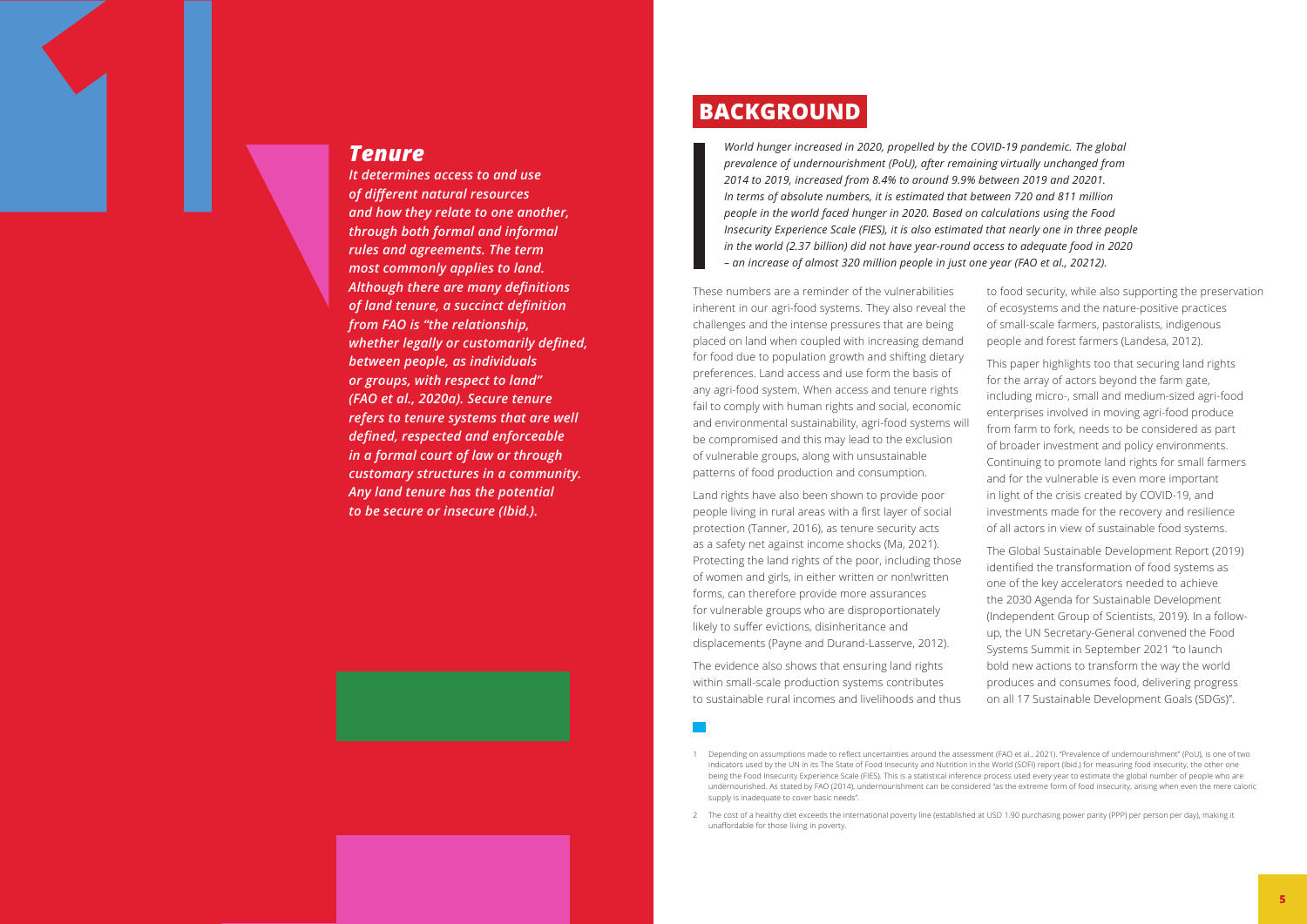### **TENURE SECURITY ENSURES SAFE AND NUTRITIOUS FOOD FOR ALL**

#### **BY FACILITATING PRODUCTION AND ENABLING FOOD ACCESS, AVAILABILITY AND AFFORDABILITY**

*Despite the weak security of tenure and non -favourable policy environment that often characterise small -scale production systems, it is estimated that smallholder farmers, i.e. those with land holdings of less than two hectares, still produce roughly 35% of the world's food, while operating only around 12% of all agricultural land (Lowder et al., 2021).* 

Yet it is on such small -scale farmers that extreme poverty takes the heaviest toll. Globally, roughly 80% of people in extreme poverty live in rural areas, where poverty rates are three times higher than in urban areas (Castañeda et al., 2016). Poverty rates and persistently high levels of income inequality mean that a healthy diet is out of reach for around three billion people around the world (FAO et al., 2021). It is important to note that as agriculture remains the main source of income for many rural households in the developing world, unequal access to land and insecurity of tenure are often among the root causes of rural poverty and inequality (Losch et al., 2012).

There is a broad consensus that ending hunger and all forms of malnutrition requires an increase in sustainable production and greater access to and greater availability and affordability of nutritious food.

Tenure security for small -scale producers is vital for ensuring safe and nutritious food for all. There are multiple connections between food production and tenure security.

<span id="page-3-0"></span>The aims of this paper are to consolidate lessons from existing evidence that demonstrates the role of equitable access to land and tenure security<sup>3</sup> in achieving sustainable food systems transformation and, subsequently, the importance of these rights for the overall achievement of the SDGs. As such, it helps push the importance of tenure security for sustainable agri -food systems up the policy agenda. In doing this, it identifies recommendations and key actions concerning tenure security and access to land that can potentially contribute to a broader policy agenda for improving food and nutrition security and the transformation of agri -food systems.

The paper leverages insights from broader frameworks such as the Voluntary Guidelines on the Responsible Governance of Tenure of Land, Fisheries and Forests in the Context of National Food Security (VGGTs), the Committee on World Food Security (CFS) Voluntary Guidelines on Food Systems and Nutrition (VGFSyN), the CFS Principles for Responsible Investment in Agriculture and Food Systems (RAI), the United Nations Declaration on the Rights of Peasants and Other People Working in Rural Areas (UNDROP), the United Nations Declaration on the Rights of Indigenous Peoples (UNDRIP) and the New Urban Agenda, among others.

3 Access to land refers to the ability to use land, to control resources and benefits from land, and to transfer the rights to land. Access to land is governed through land tenure systems, whether legally or customarily defined, among people, as individuals, households or groups (ILC, 2020a). Unless otherwise stated, this policy paper uses "tenure security" as shorthand to encompass both access to land and security of tenure. Land governance involves the processes, policies and institutions through which land, land rights and other natural resources related to land are managed. This includes decisions on access to land, land rights, land use and land development (FAO, 2021).

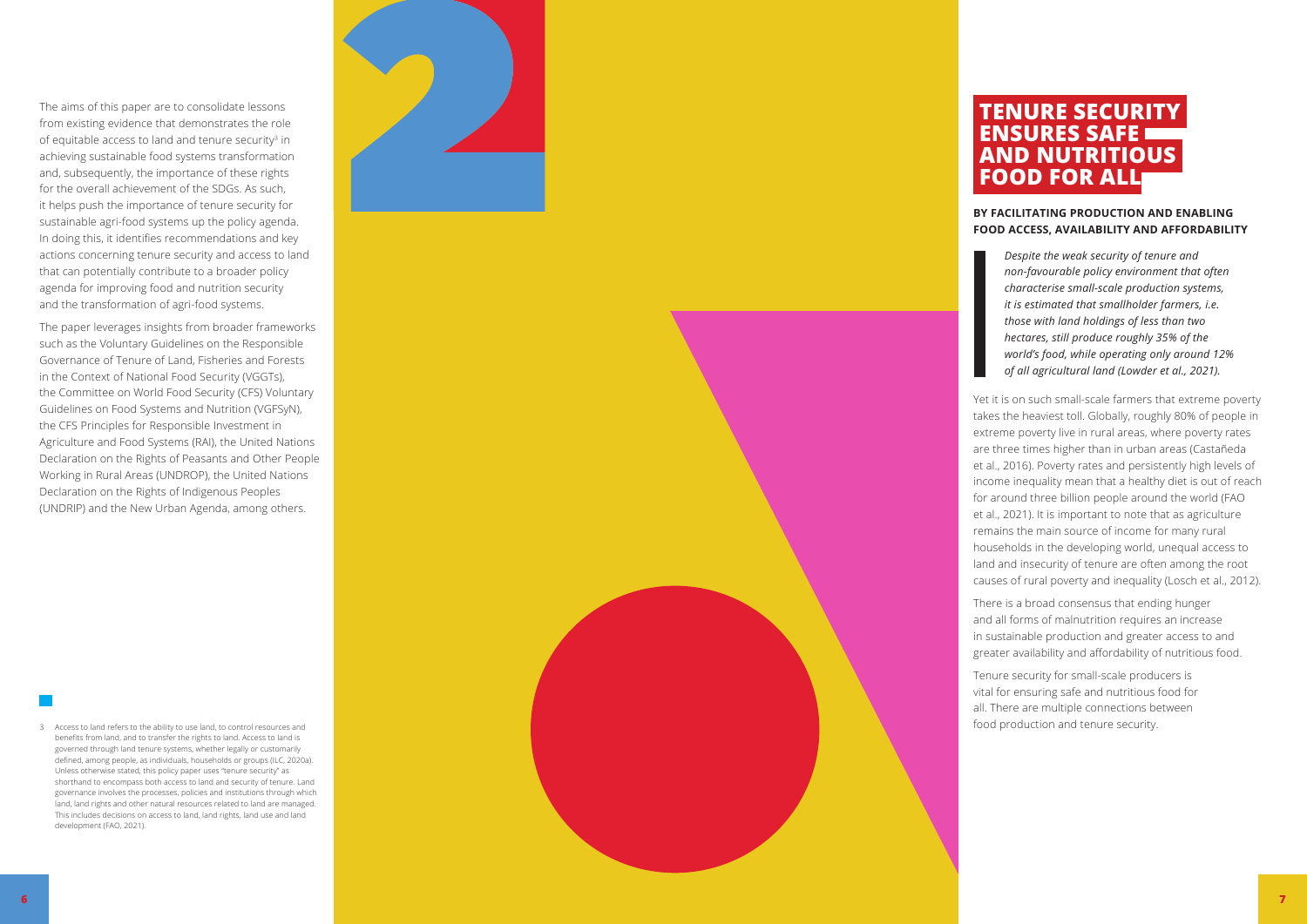Furthermore, for many communities land, whether for production or own consumption, not only provides sustenance for current and future generations but is also connected to spiritual beliefs and traditional knowledge and teachings and is fundamental to cultural reproduction (OECD, 2020; UNDESA, 2021). The increasing concentration of land and also of agri-food value chains can take a heavy toll on local agri-food systems, traditional knowledge and biological diversity, particularly for indigenous peoples, pastoralists, small farmers and forest dwellers (IPES-Food, 2017; Duncan et al., 2020).

Discourse on food as a human right is hence exploring new policy approaches that pay attention to the multiple dimensions of food, including as an essential public good, as a renewable resource and as a determinant of culture and identity. This is an important step, as the climate and COVID-19 crises highlight the urgent need to review societal priorities and provide an effective framework more based on local priorities and systems for the implementation of the SDGs (IPCC, 2021).

<span id="page-4-0"></span>Without security of tenure, long-term investments by small-scale farmers, rural agri-entrepreneurs, the rural poor and other vulnerable groups farming or running a small agribusiness on agricultural or rural land will continue to be hampered.

Tenure security can lead to increased investment, as it is generally a condition for accessing financial services or for making autonomous decisions regarding household resources, including what food to produce and how (Chakrabarti, 2020). Secure land and water tenure can, for instance, encourage investments in irrigation systems for improved food productivity and/ or the cultivation of high-value crops to generate income. Land tenure and land rights are also closely interconnected with issues related to water tenure, rights and related services that are also intrinsic to productivity and access to safe and nutritious food (FAO, 2020a; FAO, 2020c). In this context, the right to food requires that states refrain from taking measures that may deprive individuals of access to productive resources, including land and natural resources, on which they depend for food production for household consumption (De Schutter, 2010; Borras et al., 2015; McMichael, 2015).

The role of tenure security in terms of access to safe and nutritious food is also strongly related to gender issues. Not only are women generally responsible for home consumption; they are also often the most engaged in food-related agricultural production. Tenure security for women is thus of utmost importance. Tenure security and control of land also have important positive effects on women's empowerment, from financial, economic and social perspectives (FAO, 2020b). An increasing body of research shows that when women in the household have tenure security – including rights to the land they cultivate – they gain improved status, which can lead to greater influence over household decisions regarding food consumption and production (FAO, 2011; FAO, 2020b).

The increasing pressures that are being placed on natural resources pose severe challenges for food production, particularly in the case of more marginalised groups such as indigenous peoples and local communities (IPLCs) (RRI, 2020; Swiderska et al., 2020; UNDESA, 2021). As the custodians of forests and biodiversity, these groups are the first bulwarks against climate change and the emergence of new diseases and pandemics.

Compromising their rights to land tenure weakens traditional agri-food systems that are based on small, diversified and resilient cropping practices (ILC, 2020b).

Secondly, ensuring safe and nutritious food for all depends also on access to food and the availability and affordability of food. Poverty is the main obstacle to sustainable food access and consumption in both urban and rural settings. Placing tenure security at the centre of poverty eradication strategies has been shown to reduce the risk of eviction for the most vulnerable people and to improve equality of access to land (Payne and Durand-Lasserve, 2012). Such strategies facilitate access by the poor to productive assets such as land and natural resources, and they also result in higher and more stable incomes and means to acquire and access sufficient safe and nutritious food. Tenure security is also critical in ensuring the continued role of urban and periurban agriculture in food and nutrition security for those living in poverty, particularly in the face of increasing pressures from rapid urban development. As food policy-related processes evolve to include the complexity of urban and peri-urban settings and planning, including the role of "informal" urban food vendors, tenure security remains as a cornerstone of sustainability (Wegerif, 2020; FAO et al., 2021).

### **TENURE SECURITY AS AN ENABLER**

**OF LOCAL AND REGIONAL VALUE CHAINS, INCLUSIVE MARKETS AND CIRCULAR ECONOMIES FOR MORE SUSTAINABLE PRODUCTION AND CONSUMPTION PATTERNS**

> **GLOBAL WASTE PRODUCTION** *is predicted to rise by 70% by 2050, with agri-food systems contributing two billion tonnes of waste each year (World Bank, 2018; Global Waste Index, 2019). Along with growing evidence of climate change, unsustainable consumption poses numerous threats to the future of food security and is having adverse impacts on the sustainability of agri-food systems (IPCC, 2021).*

In order to change production and consumption patterns, a multipronged strategy will be required, focusing on demand, meeting the basic needs of the poor and reducing wastage and the use of finite resources in the production process. Tenure security is implicit in this regard given the reliance of the agri-food sector, from farmers to processors and retailers, on secure access to land in order to plan enterprise activities, including investments (Wegerif, 2020). Specifically, the role of tenure security for farm and food enterprises in contributing to sustainable consumption patterns is essential.

Diversified production on land, in particular under local community and indigenous land management systems, encourages local circuits of production that can be more resilient and sustainable than global value chains, contributing to more diverse diets and sustainable consumption patterns (OECD, 2020). Every effort needs to be made to promote agri-food systems that are conducive to resilience, dietary diversity and environmental sustainability. The COVID-19 crisis has clearly shown how for people living in poverty access to some land for diverse production for their own consumption can be a vital means of accessing food.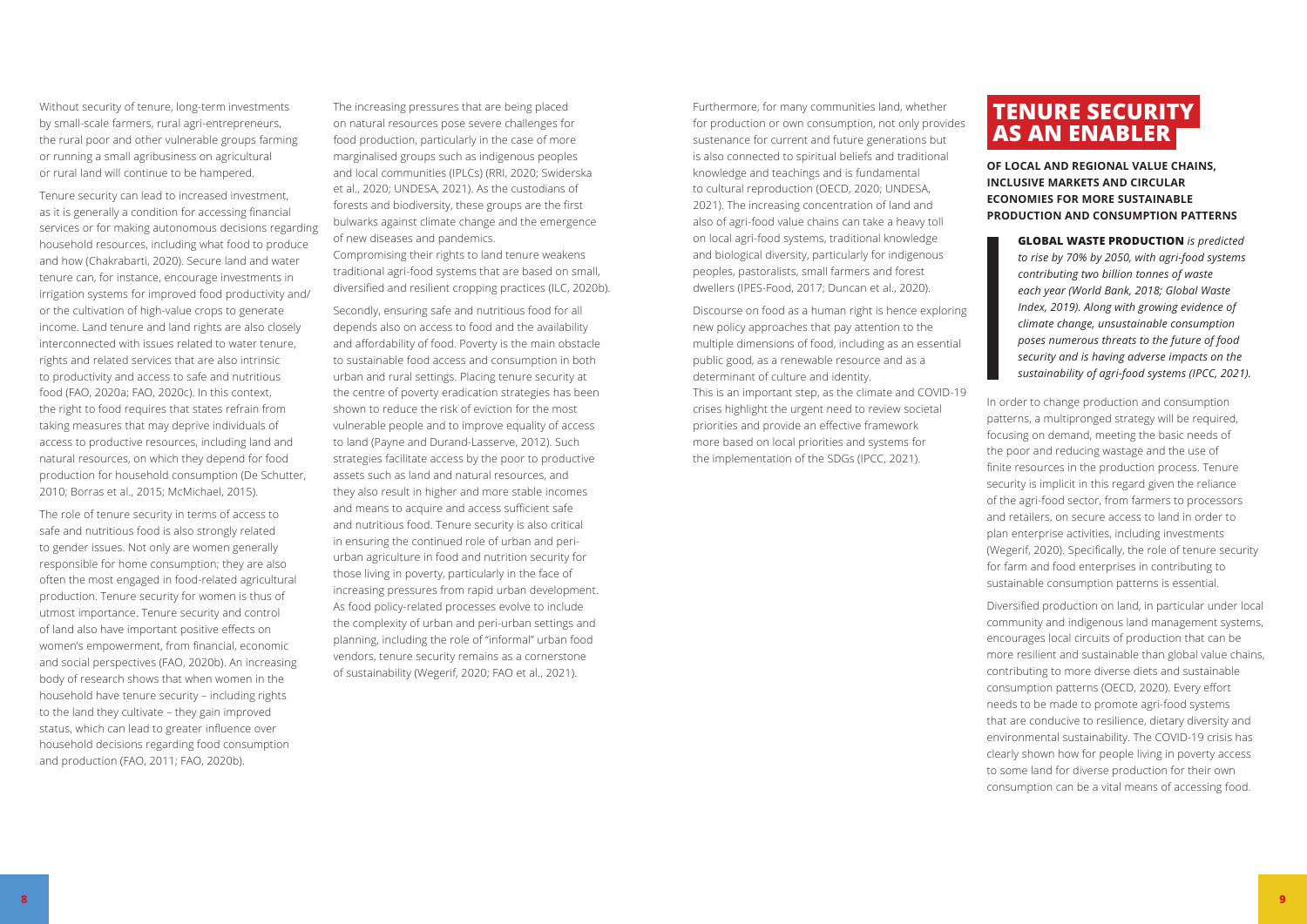### **TENURE SECURITY FOR BOOSTING NATURE-POSITIVE PRODUCTION**

**NATURE-POSITIVE PRODUCTION** *refers to the protection, sustainable management and restoration of productive systems (Hodson et al., 2020) and is reliant largely on the health of land and ecosystems and that of the natural environment. Secure and gender-sensitive tenure rights to land, along with responsible governance, provide the needed social, economic, and political motivation to promote food production that is more nature-positive and that conserves the natural environment, while reducing disturbances to natural habits, requisites for human survival, life on land and well-being.*

Increasing global populations and urbanisation continue to put pressure on land due to demand for more food commodities, pasture, shelter, infrastructure development and ecosystem services. As urban populations increase in size, so too does the intensification of construction zones and also of food production, resulting in higher conversion rates of arable and fertile land. Research shows that these trends have led to reductions in crop and breed diversity, compromising the resilience of agri-food ecosystems against future climate change and against pests and pathogens (IBPES, 2019). To respond to global demand for food and nutrition, changes in land use are leading to the conversion of pristine native habitats (e.g. forests, grasslands and mangroves) into agricultural systems that involve unsustainable land use practices. As a result, naturepositive production is compromised and ecosystem resilience is diminished. Because land is fixed in quantity, there is ever increasing competition to control land resources and to capitalise on flows of goods and

The literature on policy relating to tenure security also recognises the stewardship role of IPLCs, pastoralists, hunter-gatherers, ranchers living in rangelands and forest family farmers, as well as the roles that their territories can play in terms of carbon storage, preservation of global biodiversity and bio-cultural conservation and justice (RRI, 2020; UNEP, 2020). It has been shown that IPLC territories account for approximately 50% of the world's total land area, but such communities can claim legal ownership over only 10% of this land (RRI/ILC/Oxfam, 2016). The evidence also shows that sustainable agricultural practices are more prevalent among IPLCs (FAO/FILAC, 2021). Tenure insecurity and lack of legal recognition and protection of the legitimate rights of IPLCs to lands, territories and resources increases the likelihood that biodiverse territory will be converted to agricultural land where carbon-intensive production systems for crops and livestock are practised unsustainably (Anseeuw at al., 2012; UNFSS Summit, 2021a).

services from the land (UNCCD, 2016; UNCCD, n.d.). In addition, conventional agricultural production systems have been shown to be failing to "reconcile the need for meeting the demands of the growing and increasingly affluent population with the necessity of restoring the environment and improving the quality of soil and other natural resources" (Hodson et al., 2020). Improving tenure security will therefore provide assurances to vulnerable farmers and indigenous peoples that they can continue to follow nature-friendly land use practices that contribute to the health of the land and soils and conserve ecosystems and landscapes for nature-positive production. The case is also made that land tenure security will empower vulnerable groups to adopt a better balance of local land use patterns (UNFSS Summit, 2021a), while leveraging access to water, pastures, forests and fishing waters (Veit, 2019; UNFSS Summit, 2021b).



<span id="page-5-0"></span>As important participants in circular and local agrifood systems, farmers and agri-food entrepreneurs, including small, medium and large enterprises, require improved tenure security as a condition for contributing to more sustainable communities and markets.

In particular, local and regional markets have been shown to result in a shift to more balanced local territorial development (Suttie and Hussein, 2015), including better integrated urban and rural infrastructure and services. Sustainable consumption is also about reducing transport costs and waste. Transitioning to a more localised and more circular food economy with less dependence on fossil fuels, where recycling and repurposing food waste becomes the norm, requires a major emphasis on strengthening the nexus between local markets and sustainable small‑scale production and agri-food enterprises, which in turn demands that land rights and responsibilities are well defined. Tenure security in informal settlements, resulting in urban and peri-urban agriculture where solid waste management and the separation of organic waste in slum communities have led to sustainable food production, is also illustrative of such trends (Teklemariam and Cochrane, 2021).

Research shows too that decentralised land management systems, when inclusive, allow local governments and communities to make strategic investments in collective infrastructure that can nudge local food systems towards sustainability. Leveraging the ability to grant tenure security to farms and agri‑food enterprises, coupled with access to other local socio-economic services, allows local governments to better support local markets. This shift can be sustainable when it includes the creation of improved public market spaces, public investment in storage and processing/ farming practices and the development of improved, ecologically sound inputs, such as seeds and livestock genetic stock (Wegerif and Anseeuw, 2020).

4 Including (1) the duty to consult, (2) FPIC and (3) good faith (as detailed by the normative framework of FPIC, which consists of a series of legal international instruments including UNDRIP, the International Labour Organization Convention 169 (ILO 169) and the Convention on Biological Diversity (CBD) among many others, as well as national laws).

Transparency and accountability have also been identified as key conditions for ensuring sustained improvements in tenure security, in particular with regards to investment in land and agri-food enterprises, by either domestic or overseas investors (Lay et al., 2021). The literature also demonstrates that tenure security that recognises the rights of farmers and local communities will contribute to protecting land rights and the right to free, prior and informed consent (FPIC) in relation to any investment project that affects their land and livelihoods,<sup>4</sup> and will promote the involvement of those whose land and territories are affected in decision-making processes as the main counterpart in land transactions.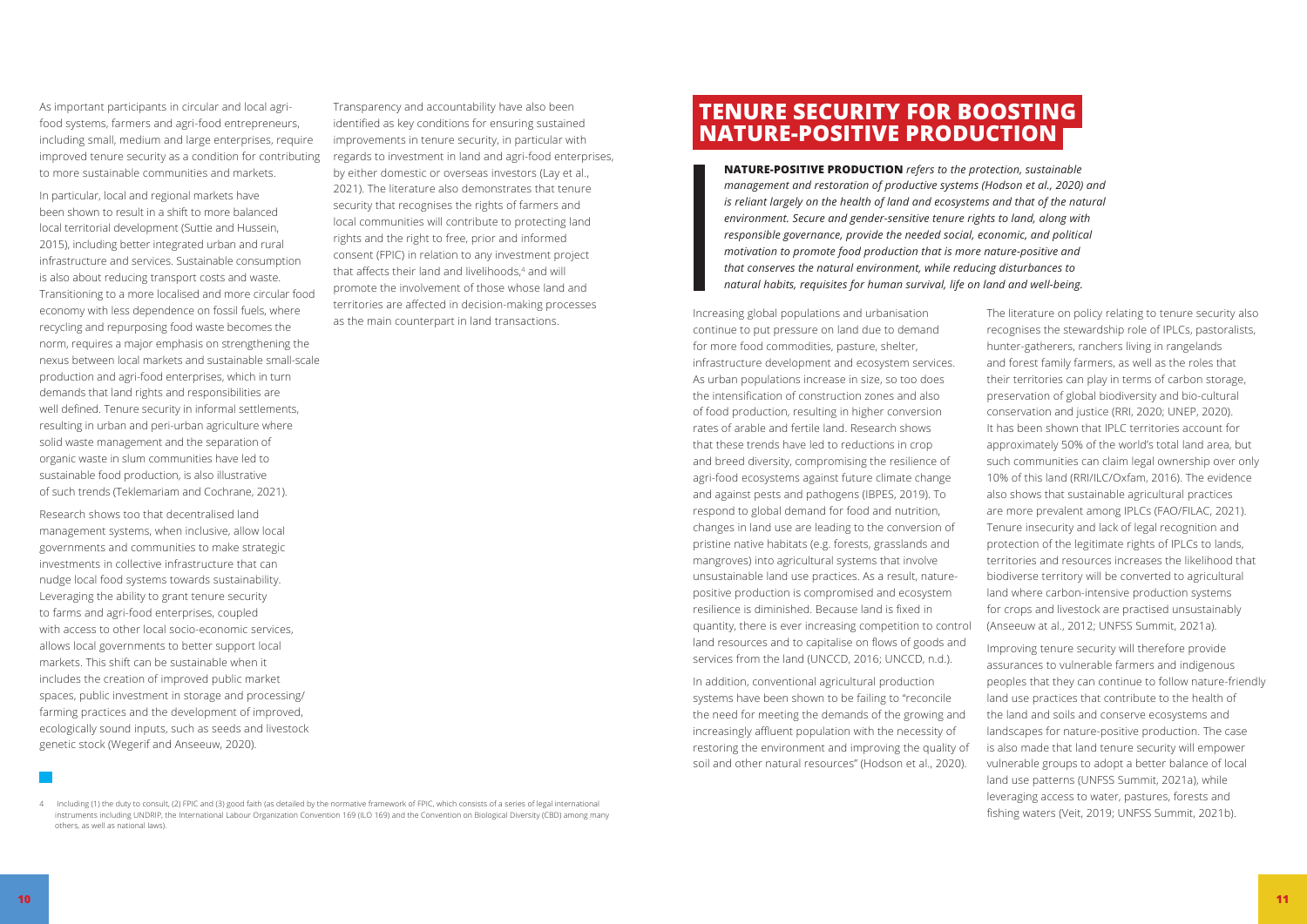Although 164 countries have to date recognised women's rights to own, use and make decisions about land on equal terms with men, only 52 guarantee such rights in law and in practice, leaving millions of women and girls in a situation of insecurity (UN Women/OHCHR, 2020).

Strengthening women's land rights has a positive effect on a range of development goals, including poverty reduction and food security, empowering them to make decisions on land use and giving them greater bargaining power and economic opportunities. FAO has estimated that, worldwide, if women had the same access as men to productive resources such as land and fertilisers, they could raise yields on their farms by 20–30% and increase total agricultural output by between 2.5% and 4% (FAO, 2011). The gains in agricultural output alone could lift 100 to 150 million people out of hunger. For such results to be achieved and without adding to the burden on women, who still carry primary responsibility for reproductive work (women provide the majority of unpaid care work, for example looking after children and the sick), interventions are needed to address gender inequalities in homes and in communities and more investment is needed in basic services, such as health care and education.

Embedding measures that address gender -sensitive tenure security and land tenure practices within policies, along with participation in policy dialogues, across the food system will increase empowerment for women and youth, providing a foundation for better livelihood opportunities (Oxfam, 2016).

### <span id="page-6-0"></span> **TENURE SECURITY ADVANCES EQUITABLE LIVELIHOODS AND GENDER JUSTICE**

**INEQUALITY IN ACCESS TO LAND, LAND RIGHTS AND OWNERSHIP** *has been shown to be increasing for the rural poor, with new evidence from ILC showing huge disparities in the control of agricultural land value between the top 10% of landowners and the bottom 50% (including landless households) in a number of developing and emerging countries (ILC, 2020a). 5 This study also found that land inequality threatens the livelihoods of an estimated 2.5 billion people involved in small -scale agriculture, as well the world's poorest 1.4 billion people, most of whom depend largely on agriculture for their livelihoods (ILC, 2020a). Access to land is also shown to be a major determinant of rural wealth and rural poverty (Woodhill et al., 2020).*

Overall, land inequality, through its interconnectedness As long as employment prospects remain limited and with social, economic, environmental and spatial inequalities, influences people's resilience and capacity to act, make decisions and shape their food systems and livelihoods. Poverty, displacement, poor living conditions, social exclusion and lack of opportunities – often arising from unequal access to land – all have negatively impacts on food systems (ILC, 2020a).

Tenure security for sustainable livelihoods also needs to be considered beyond the rural space and the farm, and for instance must include the need for security of housing in urban areas and the role of this in ensuring stable incomes and food and nutrition security (OHCHR, 2021).

Given the centrality of land in food production and the key role that production plays for the consumption and incomes of many rural households, strategies to achieve poverty reduction may benefit to a considerable extent from secure and equitable access to land. Security of tenure can be seen as an endowment for guaranteeing food security and livelihoods for households reliant on multiple sources of income.

ownership of land continues to play an important part in maintaining food security and averting extreme poverty, securing and improving tenure rights and access to land should be seen as integral components of both social protection and agricultural policies. Furthermore, where there is still agrarian dualism, coupled with mass rural unemployment and low wages, rural poverty and unemployment can be tackled by encouraging greater economic productivity by smallholder agriculture (Kay, 2002). In this context more equitable access to land, coupled with a favourable environment in terms of policy, services and technology, can pave the way for improved agricultural incomes for smallholder farmers, micro and small businesses and workers across food value chains, and hence can support inclusive rural transformation and overall development (Studwell, 2013; Putzel, 2000; Quan, 2006; Lynnette et al., 2021; Raihan et al., 2009; UNDROP, 2018).

The most vulnerable groups, such as rural women and youth, are more susceptible to land inequality, which reinforces patterns of social exclusion for these groups, especially girls, and reduces income generation, employment prospects and opportunities to contribute to sustainable transformation of the food system.

<sup>5</sup> Overall, South Asia and Latin America exhibit the highest levels of inequality, with the top 10% of landowners capturing up to 75% of agricultural land, followed by Africa and China and Vietnam at levels of around 55–60% (ILC, 2020a).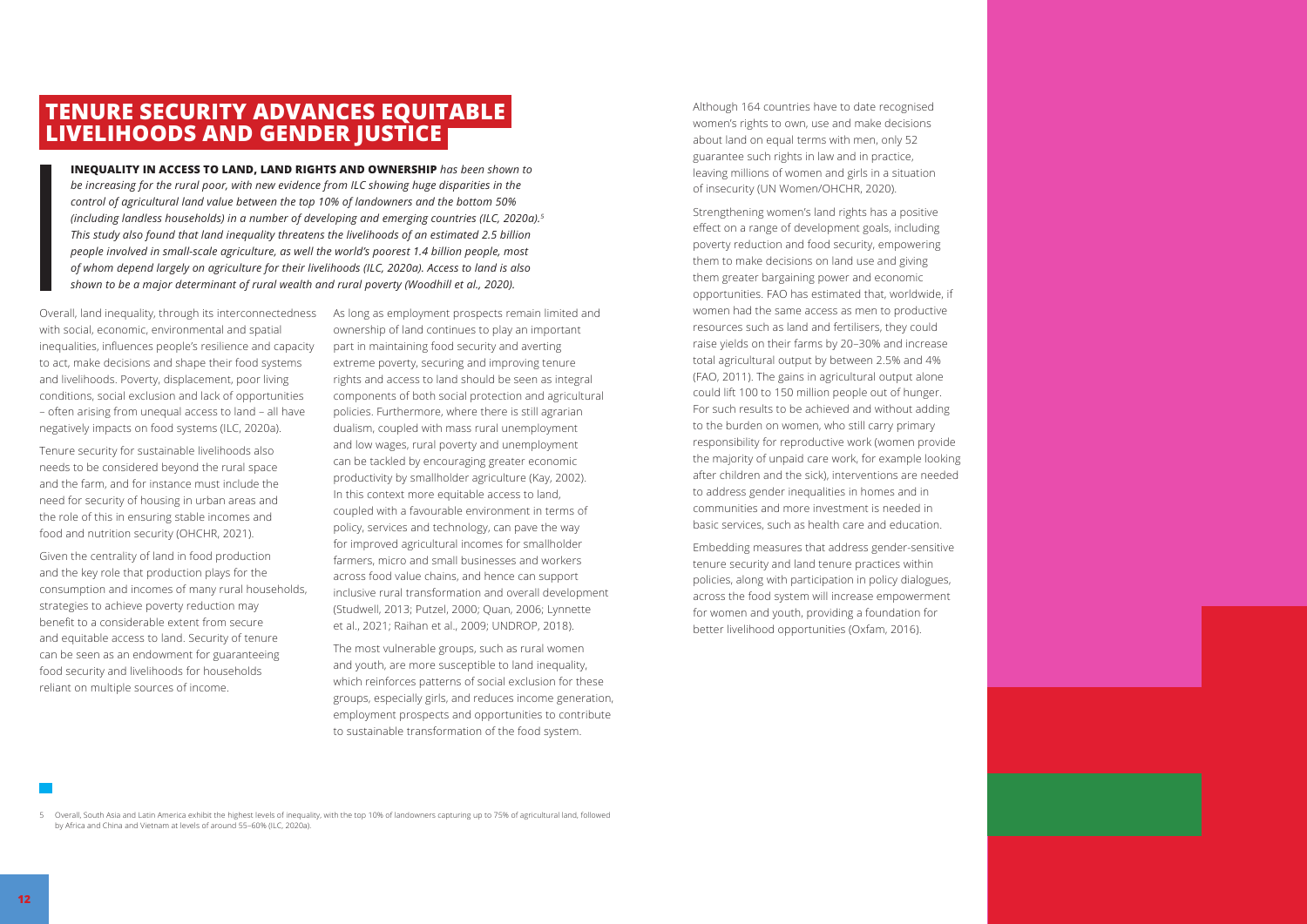

The role of tenure security in maintaining biodiverse ecosystems also has implications for human health. Even before the COVID -19 crisis, research in ecology and social–ecological systems had begun to identify a positive relationship between biodiversity and resilience, with a close interconnectedness between the state of the environment and disasters and also links to emerging infectious diseases (EIDs). The literature highlights the connections between intensive production and livestock systems replacing complex landscapes, ecosystem services and the protection of wildlife environments and the spread of zoonotic diseases among humans. For instance, over 60% of EIDs of humans are zoonotic, with most outbreaks of disease originating from wildlife reservoirs and natural ecosystems adjacent to the expansion of agricultural frontiers or degraded ecosystems (Gottdenker et al., 2014; Morse et al., 2018; Faust et al., 2018; Jones et al., 2013). Tenure security that supports other production models, with more sustainable uses of land (such as by IPLCs), is a core building block in addressing such issues.

### <span id="page-7-0"></span> **TENURE SECURITY BUILDS RESILIENCE TO VULNERABILITIES, SHOCKS AND STRESS**

*Violent conflicts, displacements and environmental threats, such as weather extremes and degradation of natural resources, are among the main drivers of food insecurity crises. The coming years will most likely see old shocks intensifying and new, unknown shocks emerging (Fan et al., 2014) against the ongoing mega-trends of population growth, urbanisation and climate change. The COVID-19 pandemic has also been a reminder of the vulnerability of food systems (ILC, 2020b). Coupled with shocks that have occurred in recent years, the pandemic has contributed to reversing the food security gains achieved up until 2014. The centrality of land is notable as a key component in both the causes and effects of the numerous conflicts and crises that have disrupted food systems in recent years. 6*

The nexus between land and conflicts is not always linear, but most contemporary conflicts that have arisen in the frame of economic and environmental stressors clearly reflect increased competition over land and natural resources between different groups. Such crises can be the result of structural land inequalities, historic grievances or intra -state conflicts over land and water, or can result from the issuing of concessions for the exploitation of high -value natural resources without required consultations taking place with affected communities (Anseeuw et al., 2012). Issues of unclear and disputed tenure concerning land, natural resources and territories are often found to be among the root causes of violent conflict or at least are a major contributing factor, with land identified as a factor in over half of violent conflicts between 2000 and 2015. Further, research shows that land is likely to become an even more important factor in conflict as pressure on natural resources increases with population growth (Locke et al., 2021).

Policies on tenure security and access to land are also often influenced by political dynamics and interests that prioritise the largest producers over incumbent small -scale producers, especially women, thus threatening their livelihoods and food security. When land rights are not secure and there is a lack of transparency and fairness governing formal and informal rules and institutions, conflicts can turn violent: for example, in cases involving forced evictions of IPLCs from their traditional land (Lay et al., 2021).

Multi -stakeholder mechanisms that help different parties to reach acceptable terms on equitable access to land, tenure security and transparency of governance therefore represent an important pillar in maintaining peace, food security and sustainable development, without which conflicts would be more likely to recur or intensify (Locke et al., 2021; UN Interagency Framework Team for Preventive Action, 2012; UNEP, 2009).

These same issues can be aggravated by increasing land degradation and desertification, which exacerbate conflicts over access to land and water and to natural resources in general. In the case of protracted crises – whether man -made or the result of natural hazards – issues related to land and natural resources and the collapse of legitimate governance are likely to be among the root causes (FAO, 2012).

<sup>6</sup> Food systems are resilient when all their components at multiple levels (from land use to food processing and market distribution, and the policy environment) have the capacity "to provide sufficient, appropriate and accessible food to all in the face of various and even unforeseen disturbances", guaranteeing stability during turbulent times (Tendall et al., 2015).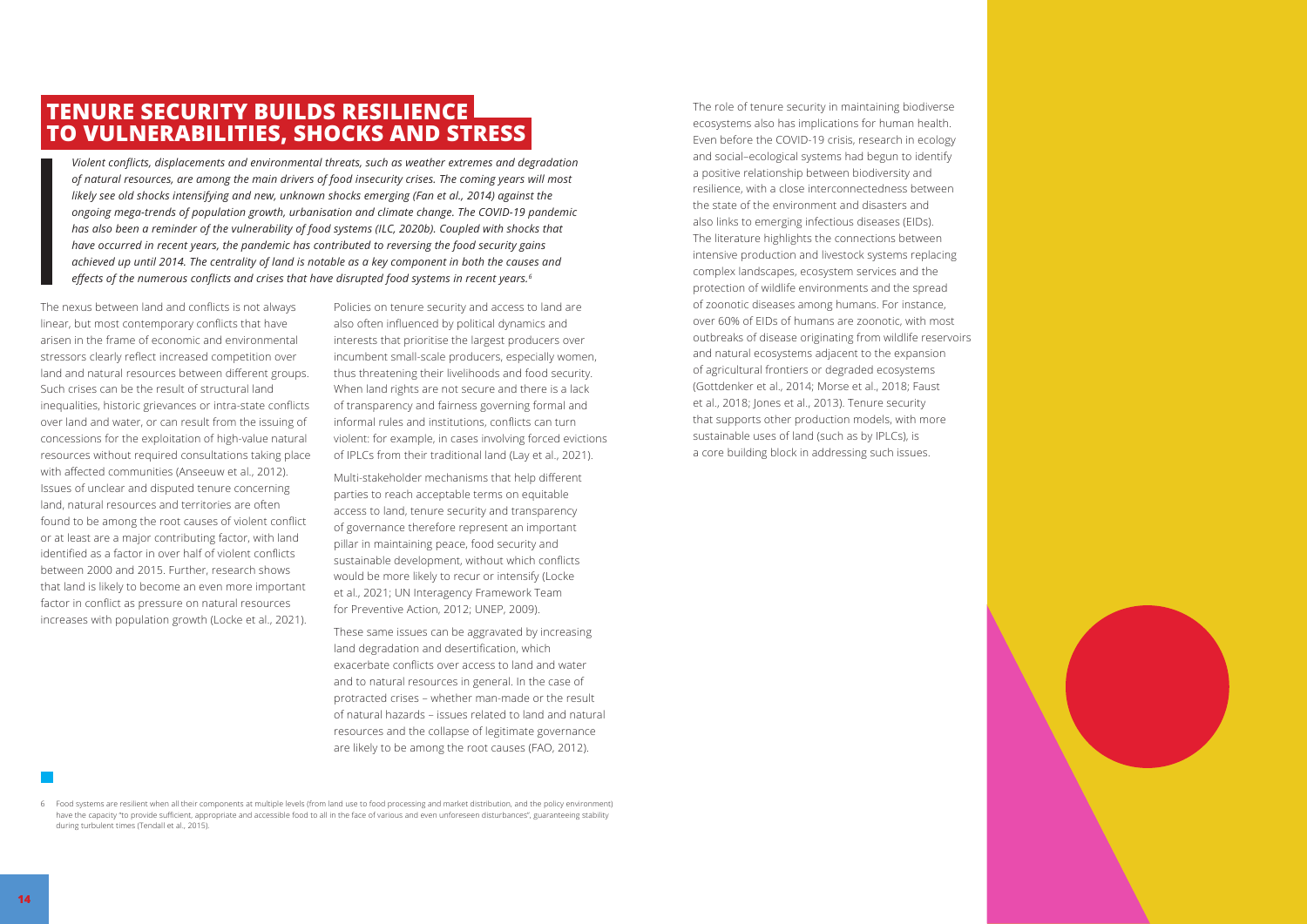<span id="page-8-0"></span>

# **TOWARDS A BLUEPRINT FOR ACTION**

*The recommendations listed in this Blueprint for Action are cross-cutting, with each one addressing different issues detailed in this paper. They are based on the VGGTs, the RAI principles and other guidelines already mentioned that have resulted from negotiations to address issues relevant to this policy paper. These recommendations are all important and complementary, and not listed in any particular order.*

#### **ENSURE EQUITABLE ACCESS TO LAND IN ORDER TO CONTRIBUTE TO FOOD SECURITY, POVERTY ERADICATION AND JOB GENERATION**

#### **EX STRENGTHEN TENURE SECURITY, AND IN PARTICULAR PROTECT COMMON AND CUSTOMARY RIGHTS, FOR AGRI‑FOOD SYSTEMS THAT ARE INCLUSIVE AND SUSTAINABLE**

Governments should recognise, respect, safeguard, protect, promote and facilitate all legitimate holders of tenure rights, together with the rights themselves, including the legitimate tenure rights of the most vulnerable people and of IPLCs with customary tenure systems who exercise self‑governance of land, fisheries and forests, with special attention to the provision of equitable access for women, in line with the VGGTs. This should be based on a human rights‑based approach, recognising the right to determine self -identity, human dignity and well‑being within agri -food systems. The traditional, collective knowledge and practices of these rights holders should be respected, their traditional diets should be protected and their nutrition and well-being

Governments should develop policies and institutions for land ownership, use and distribution through inclusive decision -making processes which promote equitable patterns of land access, control and tenure security. Land acquisitions that result in rural poverty, job losses and food insecurity should be avoided, and the CFS Principles for Responsible Investment in Agriculture and Food Systems (RAI) should be promoted. Land reforms and land market regulations, including land taxes, are powerful policy tools to help avoid land concentration and shape more inclusive agri -food systems.

#### **EX INVEST IN INCLUSIVE, TRANSPARENT, VIABLE AND ACCESSIBLE LAND INSTITUTIONS**

should be a priority. In this respect, special attention should be paid to customary land rights, ranging from legally recognised and documented community land rights through to legitimate non statutory and undocumented rights. An urgent task is to recognise the territorial rights and governance systems of IPLCs as custodians of forests and biodiversity and as bulwarks against the emergence of pandemics, which weaken food systems.

Governments and stakeholders should invest in institutions and technology for efficient and fully transparent land governance systems, administrations and registries, including at decentralised levels. Recording and formalisation processes should be socio -culturally appropriate and acceptable and involve local authorities and representatives in the process. This should provide an informed base of data and knowledge for land use, land ownership and land control that is shared with governmental organisations, the private sector, producers' organisations, indigenous peoples and other communities with customary tenure systems, constituency -based organisations and other local land users, and with citizens in general. Governments should ensure the integrated management and use of land and the creation of farmer and social protection registries in order to harmonise policies for ensuring equal access to land and eradicating rural poverty and food insecurity. Taken together, these efforts are central to achieving inclusive and participatory land policy frameworks and governance structures.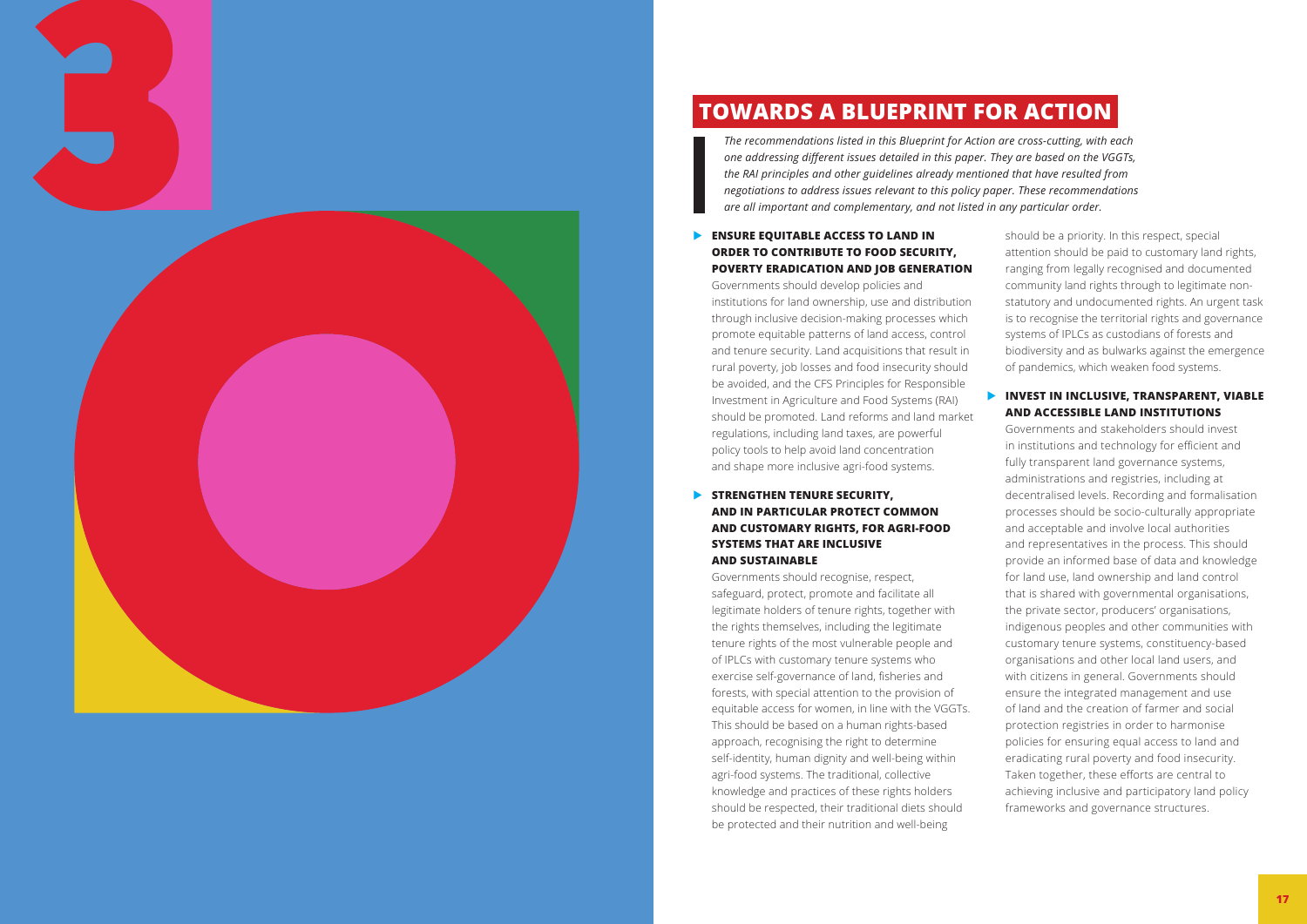#### **BEVELOP INSTITUTIONAL MECHANISMS THAT SUPPORT THE INTEGRATION OF POLICIES, IN PARTICULAR POLICIES FOR LAND AND AGRI-FOOD SYSTEMS**

#### **BUILD MORE SUSTAINABLE AND EQUITABLE PRODUCTION MODELS AND AGRI‑FOOD SYSTEMS**

This paper describes the far-reaching influence of land tenure on the agri-food system, reaching beyond the rights of people to encompass biodiversity, food security and production, gender equity, diversification of livelihoods and income, and conflict. Ensuring that decision-making systems on the governance of land tenure are informed by the cross-fertilisation of data and evidence from related sectors and disciplines, such as forestry, fisheries, water, environment, enterprise development, gender and labour, will enable the design of integrated and tailored policies that are relevant to the land tenure systems of targeted territories, while also contributing to the sustainable transformation of agri-food systems.

Tenure security and equitable access to land are essential conditions for building more sustainable and equitable agri-food systems, but on their own they are not sufficient. They have to be complemented by a whole range of agricultural policies: these include improvements in public market spaces, public food procurement from small-scale producers, public investment in research and development for improved and ecologically sound inputs such as seed and livestock genetic stock, public investment in small‑scale and appropriate storage and processing technology, policy reforms for adapting sanitary and phytosanitary requirements to the needs of small-scale producers and support for cooperatives and for farmer-to-farmer learning and sharing of agro‑ecological farming practices. Also, governments should recognise the importance of pastoralists and sustainable rangelands management and grazing systems for nutrition, healthy ecosystems, rural livelihoods and resilient

#### **ENSURE ACCOUNTABILITY AND LEGALLY ENFORCE RESPONSIBLE CORPORATE PRACTICE IN LAND AND AGRI-FOOD SYSTEMS**

#### **STRENGTHEN TRANSPARENCY AND MONITORING OF LAND USE, CONTROL AND OWNERSHIP**

food supply chains, and should encourage low‑input pastoral systems in order to produce healthy animal-sourced food that contributes to reducing poverty and hunger.

#### **RECOGNISE AND PROTECT LAND RIGHTS FOR WOMEN AND YOUTH**

These movements involve the promotion of farmers who are secure on their land and are able to obtain reasonable returns from employing agro-ecological or at least low-external-input production practices, linked with local markets and rural industries that generate and maintain added value, employment and income at a local level. The territorial approaches they embrace allow for more inclusive and democratic processes and for the protection of national agricultural production and food markets. These kinds of strategy are supported by the VGFSyN, the Milan Urban Food Policy Pact (which to date has been adopted by 120 cities) and the New Urban Agenda adopted at the UN General Assembly in 2016.

#### **RECOGNISE THE TENURE RIGHTS OF IPLCS TO THEIR LANDS, TERRITORIES AND NATURAL RESOURCES**

Governments, especially those of investor countries, should oblige companies registered in their jurisdictions to observe and report against the principles of key international frameworks, including the UN Guiding Principles on Business and Human Rights, the OECD Guidelines for Multinational Enterprises, the OECD-FAO Guidance for Responsible Agricultural Supply Chains and the RAI principles. Host countries should upgrade their legal frameworks to be equal to or stronger than the standards of international frameworks. This should be combined with regulations to end violations and address land loss and concentration and support for guaranteed access to remedy and justice to deal with infringements of legitimate tenure rights, along with affordable and prompt enforcement of outcomes, including just compensation where tenure rights are taken for public purposes.

Governments should ensure public access to information about all transfers of rights to use land, whether through purchase, rental, usage or shareholding. Land registries should include information regarding institutional ownership and control of land through sophisticated financial instruments, including listed and unlisted funds. Public support, including development finance for investments or projects, should be contingent on the release of all relevant information. At the same time, there should be greater investment in the capacity of citizen-led monitoring initiatives, including the monitoring of companies and their shareholders operating in agriculture and land‑related activities and controlling production.

Governments, in accordance with national legislation, should ensure women's equal tenure rights and promote their equal access to and control over productive land, natural resources, inputs, productive tools and access to education, training, markets and information, in line with the VGGTs. Securing the rights of women and youth and strengthening their access to land will help improve qualitative as well as quantitative aspects of food systems. Governments should ensure gender equality in land rights, in law and in practice. This requires a range of actions, from legislating for equal opportunities and rights to encouraging adaptation of social norms, attitudes or behaviours that support self-directed decision-making by women and youth and their ability to benefit from land. Legal mechanisms should enforce the rights of women and youth to land when they are under threat and provide mechanisms for redress, including in collective land tenure systems.

This paper highlights the central role played by indigenous peoples through their knowledge and food systems in protecting a large majority of the world's remaining biodiversity and in acting as custodians of natural resources and ecosystems. Compromising the tenure rights of indigenous peoples, both collective and individual, to their lands, territories and natural resources and the tenure rights of local communities weakens their capacities to use land, aquatic resources and forests and hampers global efforts towards the eradication of hunger and the building of sustainable agri-food systems. Therefore, actions that may affect the rights of IPLCs should respect the principle of free, prior and informed consent (FPIC), including indigenous peoples' intellectual property rights over their knowledge of plants and natural resources.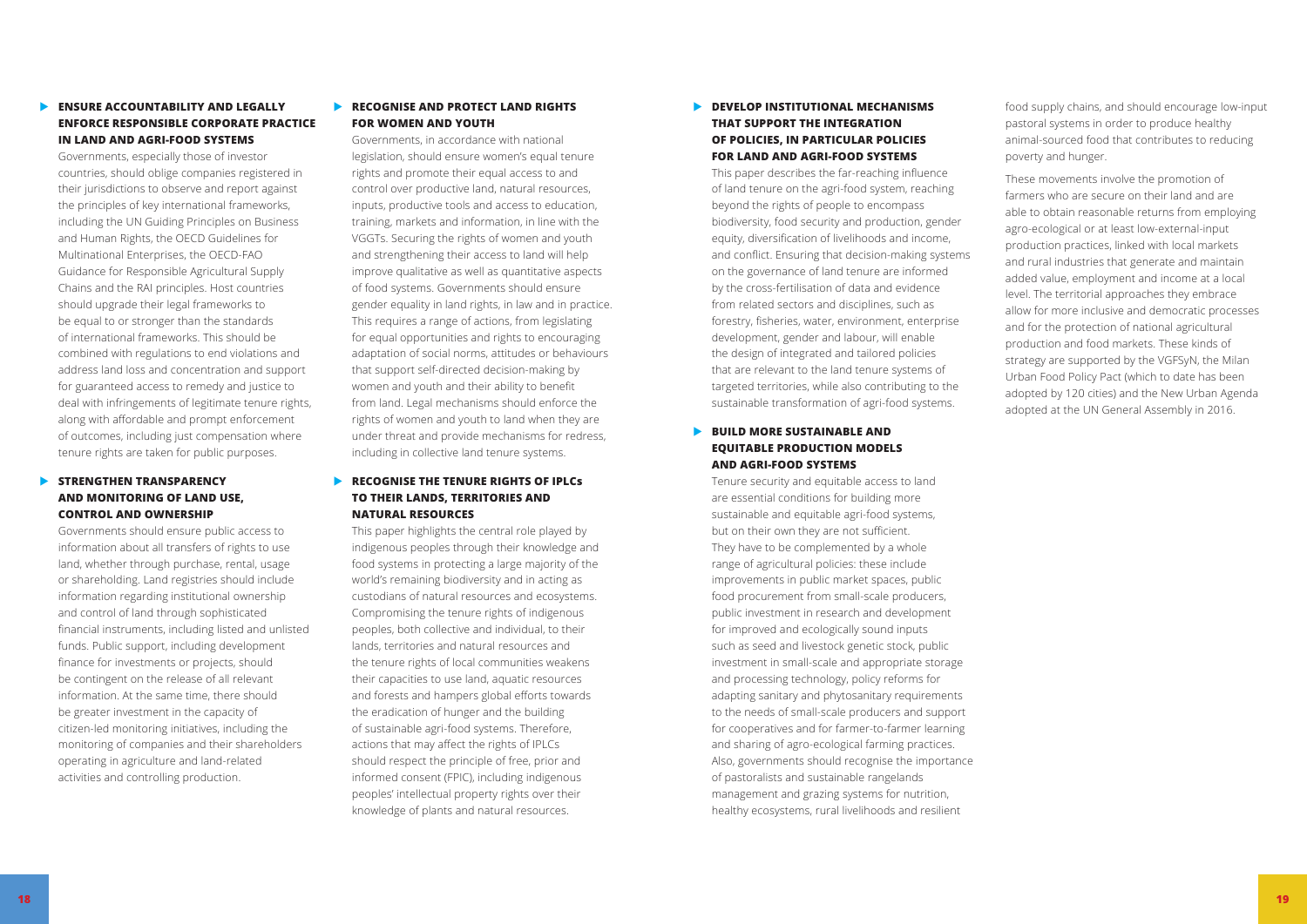# **REFERENCES**

- Anseeuw, W., Alden Wily, L., Cotula, L. and Taylor, M. (2012). Land rights and the Hodson, E., Niggli, U., Kitajima, K., Lal, R. and Sadoff, C. (2020). Boost Nature rush for land. Rome: International Land Coalition.
- Borras Jr., S.M., Franco, J.C. and Monsalve Suárez, S. (2015). Land and food sovereignty. Third World Quarterly, 36:3, 600-617.
- Castañeda, A., Doan, D., Newhouse, D.L., Nguyen, M.C., Uematsu, H., Azevedo, J.P. with Data for Goals Group (2016). Who Are the Poor in the Developing World? Background Paper: Poverty and Shared Prosperity Report 2016: Taking on Inequality. Policy Research Working Paper 7844.
- Chakrabarti, S. (2020). The Land Tenure Security Advantage: A catalytic asset for sustainable and inclusive rural transformation. IFAD Advantage Series. Rome: IFAD.
- De Schutter, O. (2010). Access to Land and the Right to Food. Report of the Special Rapporteur on the right to food presented at the 65th General Assembly of the United Nations, 21 October 2010.
- Duncan, J., Rivera-Ferre, M. and Claeys, P. (2020). The Importance of Food Sovereignty for the Farm to Fork Strategy and the New Green Deal. Insights and limits of the SAM and SAPEA reports. **[https://www.eurovia.org/wp](https://www.eurovia.org/wp-content/uploads/2020/05/Academic-Brief-F2F-20200514-FINAL.pdf)[content/uploads/2020/05/Academic-Brief-F2F-20200514-FINAL.pdf](https://www.eurovia.org/wp-content/uploads/2020/05/Academic-Brief-F2F-20200514-FINAL.pdf)**
- Fan, S., Pandya-Lorch, R., Yosef, S., Fritschel, H. and Zseleczky, L. (2014). The way forward for building resilience. In Resilience For Food Nutrition And Security. **<http://dx.doi.org/10.2499/9780896296787>**
- FAO (2011). The State of Food and Agriculture: Women in Agriculture Closing the Gender Gap for Development 2010–2011.
- FAO (2012). Land and people in protracted crises. Building Stability on the Land. Guidance Note.
- FAO (2014). Advances in hunger measurement. Traditional FAO methods and recent innovations. ESS Working Paper No. 14-04, August 2014.
- FAO (2020a). The State of Food and Agriculture 2020. Overcoming water challenges in agriculture. Rome: FAO.
- FAO (2020b). Protecting and promoting women's land rights in the face of COVID-19 and beyond. **[http://www.fao.org/partnerships/](http://www.fao.org/partnerships/parliamentary-alliances/news/news-article/en/c/1310413/) [parliamentary-alliances/news/news-article/en/c/1310413/](http://www.fao.org/partnerships/parliamentary-alliances/news/news-article/en/c/1310413/)**
- FAO (2020c). Unpacking water tenure for improved food security and sustainable development. Land and Water Discussion Papers. Rome: FAO. **<https://doi.org/10.4060/cb1230en>**
- FAO (2021). Land governance and planning. Rome: FAO. **[http://www.fao.org/](http://www.fao.org/land-water/land/land-governance/fr/) [land-water/land/land-governance/fr/](http://www.fao.org/land-water/land/land-governance/fr/)**
- FAO/FILAC (2021). Forest Governance by Indigenous and Tribal Peoples. Rome: FAO/FILAC.
- FAO, IFAD, UNICEF, WFP and WHO (2021). The State of Food Security and Nutrition in the World 2021: Transforming food systems for food security, improved nutrition and affordable healthy diets for all. Rome: FAO. **[http://](http://www.fao.org/3/cb4474en/cb4474en.pdf) [www.fao.org/3/cb4474en/cb4474en.pdf](http://www.fao.org/3/cb4474en/cb4474en.pdf)**
- Faust, C.L, McCallum, H.I., Bloomfield, L.S.P., Gottdenker, N.L., Gillespie, T.R., Torney, C.J., Dobson, A.P. and Plowright, R.K. (2018). Pathogen spillover during land conversion. Ecological Letters 21(4):471-483. **[https://doi.](https://doi.org/10.1111/ele.12904) [org/10.1111/ele.12904](https://doi.org/10.1111/ele.12904)**
- Global Waste Index (2019). Global Waste Index 2019. **[https://sensoneo.com/](https://sensoneo.com/sensoneo-global-waste-index-2019/) [sensoneo-global-waste-index-2019/](https://sensoneo.com/sensoneo-global-waste-index-2019/)**
- Gottdenker, N.L., Streicker, D.G., Faust, C.L. and Carroll, C.R. (2014). Anthropogenic land use change and infectious diseases: a review of the evidence. EcoHealth, 11:619–632. **[https://doi.org/10.1007%2Fs10393-](https://doi.org/10.1007%2Fs10393-014-0941-z) [014-0941-z](https://doi.org/10.1007%2Fs10393-014-0941-z)**
- Positive Production at Sufficient Scale: A paper on Action Track 3. Draft for Discussion by United Nations Food Systems Summit 2021 Scientific Group.
- IBPES-Intergovernmental Science-Policy Platform on Biodiversity and Ecosystem Services (2019). Summary for Policymakers of the IBPES Global Assessment Report on Biodiversity and Ecosystem Services. **[https://ipbes.net/sites/](https://ipbes.net/sites/default/files/2020-02/ipbes_global_assessment_report_summary_for_policymakers_en.pdf) [default/files/2020-02/ipbes\\_global\\_assessment\\_report\\_summary\\_](https://ipbes.net/sites/default/files/2020-02/ipbes_global_assessment_report_summary_for_policymakers_en.pdf) [for\\_policymakers\\_en.pdf](https://ipbes.net/sites/default/files/2020-02/ipbes_global_assessment_report_summary_for_policymakers_en.pdf)**
- International Land Coalition (ILC) (2020a). Uneven Ground. Rome: ILC. **[https://](https://www.landcoalition.org/en/uneven-ground/report-and-papers/) [www.landcoalition.org/en/uneven-ground/report-and-papers/](https://www.landcoalition.org/en/uneven-ground/report-and-papers/)**
- International Land Coalition (ILC) (2020b). Building back better: How securing land rights will be critical in a post-COVID-19 world. Rome: ILC, policy brief.
- Independent Group of Scientists appointed by the Secretary-General (2019). The Future is Now: Science for Achieving Sustainable Development. Global Sustainable Development Report 2019. **[https://](https://sustainabledevelopment.un.org/content/documents/24797GSDR_report_2019.pdf) [sustainabledevelopment.un.org/content/documents/24797GSDR\\_](https://sustainabledevelopment.un.org/content/documents/24797GSDR_report_2019.pdf) [report\\_2019.pdf](https://sustainabledevelopment.un.org/content/documents/24797GSDR_report_2019.pdf)**
- IPCC (2021). Climate Change 2021: The Physical Science Basis. Contribution of Working Group I to the Sixth Assessment Report of the Intergovernmental Panel on Climate Change.
- IPES-Food (2017). Too big to feed: Exploring the impacts of mega-mergers, consolidation and concentration of power in the agri-food sector. International Panel of Experts on Sustainable Food Systems.
- Jones, B.A., Grace, D., Kock, R., Alonso, S., Rushton, J., Said, M.Y., McKeever, D., Mutua, F., Young, J., McDermott, J. and Pfeiffer, D.U. (2013). Zoonosis emergence linked to agricultural intensification and environmental change. Proceedings of the National Academy of Sciences of the USA. 2013, May 21;110(21):8399-404. doi: 10.1073/pnas.1208059110
- Kay, C. (2002). Why East Asia Overtook Latin America: Agrarian Reform, Industrialisation and Development. Third World Quarterly, Vol. 23, No. 6 (December 2002), pp. 1073-1102.
- Lay, I., Anseeuw, W., Eckert, S., Flashsbarth, I., Kubitza, C., Nolte, K. and Giger, M. (2021). Taking stock of the global land rush. Few development benefits, many human and environmental risks. Rome, Hamburg, Bern: ILC/GIGA/ CDE.
- Landesa (2012). Land rights and food security. The linkages between secure land rights, women and improved household food security. Landesa, Issue Brief, March 2012.
- Locke, A., Domingo, P. and Langdown, I. (2021). Why land is important in understanding violent conflict. ODI. **[https://odi.org/en/insights/why](https://odi.org/en/insights/why-land-is-important-in-understanding-violent-conflict/)[land-is-important-in-understanding-violent-conflict/](https://odi.org/en/insights/why-land-is-important-in-understanding-violent-conflict/)**
- Losch, B., Freguin-Gresh, S. and White E.T. (2012). Structural Transformation Revisited. Challenges for Late Developing Countries in a Globalizing World.
- Lowder, S.K., Sánchez, M.V. and Bertini, R. (2021). Which farms feed the world and has farmland become more concentrated? World Development, Vol. 142.
- Lynnette M. et al. (2021). Advance Equitable Livelihoods: A Paper on Food Systems Summit Action Track 4. A paper from the Scientific Group of the UN Food Systems Summit.
- Ma, M. (2021). Insecure Land Tenure, Social Protection, and Resource Misallocation: Evidence from China's Agricultural Sector. Economic Development and Cultural Change, Vol. 69, No. 4, July 2021.
- McMichael, P. (2015). The Land Question in the Food Sovereignty Project. Globalizations, 12:4, 434-451. doi: 10.1080/14747731.2014.971615

## <span id="page-10-0"></span> **ACKNOWLEDGEMENTS**

This policy paper on *Land Tenure and Sustainable Agri-Food Systems* has been developed through a consultative process involving a wide range of stakeholders from civil society, academia, grassroots organisations and the private sector, from different parts of the world. It has been supported by a number of partners, including bilateral and multilateral donors within the Global Donor Working Group on Land (GDWGL).

The paper was prepared and written by a team from the Food and Agriculture Organization of the United Nations (including Javier Molina Cruz, Francesco Maria Pierri, Adriano Campolina, Samuel Mabikke and Siobhan Kelly), Ward Anseeuw from the International Land Coalition (ILC) and Everlyne Nairesiae from the Global Land Tool Network (GLTN) and UN-Habitat.

The team is grateful for invaluable and significant contributions from our Advisory Group members, including Joan Carling (Co-convenor of the Indigenous Peoples Major Group for the SDGs), Sanjee Singh (Habitat for Humanity), Philip Seufert (FIAN), Sofia Monsalve (FIAN), Cheikh Oumar Ba (IPAR), Walter Chambati (Sam Moyo African Institute of Agrarian Studies), Francine Picard (IISD), Marc Wegerif (University of Pretoria), Selmira Flores (Nitlapan), Esther Obaikol (IGAD), Victoria Stanley (World Bank), Olivier De Schutter (Special Rapporteur on Extreme Poverty and Human Rights), Peter Messerli (Wyss Academy for Nature and University of Bern), Patricia Chaves (Espaço Feminista), Esther Penunia (AFA), Jolyne Sanjak (Tetra Tech) and all those who participated in the Advisory Group meetings. The members of the Advisory Group provided comments in their individual capacity, and their participation does not mean that individuals or their organisations endorse this policy paper in total or in part.

The team acknowledges the support from the Global Donor Working Group on Land and expresses gratitude for the contributions and feedback received through Mathieu Boche from the French Development Agency (AFD) and Bernard Zaugg from the Swiss Agency for Development and Cooperation (SDC).

The team also wishes to express special thanks to the following individuals for their continuous support and advice: Benjamin Davis, Guenter Hemrich and Maximo Torero Cullen from FAO, Michael Taylor from ILC and Robert Lewis-Lettington from UN-Habitat.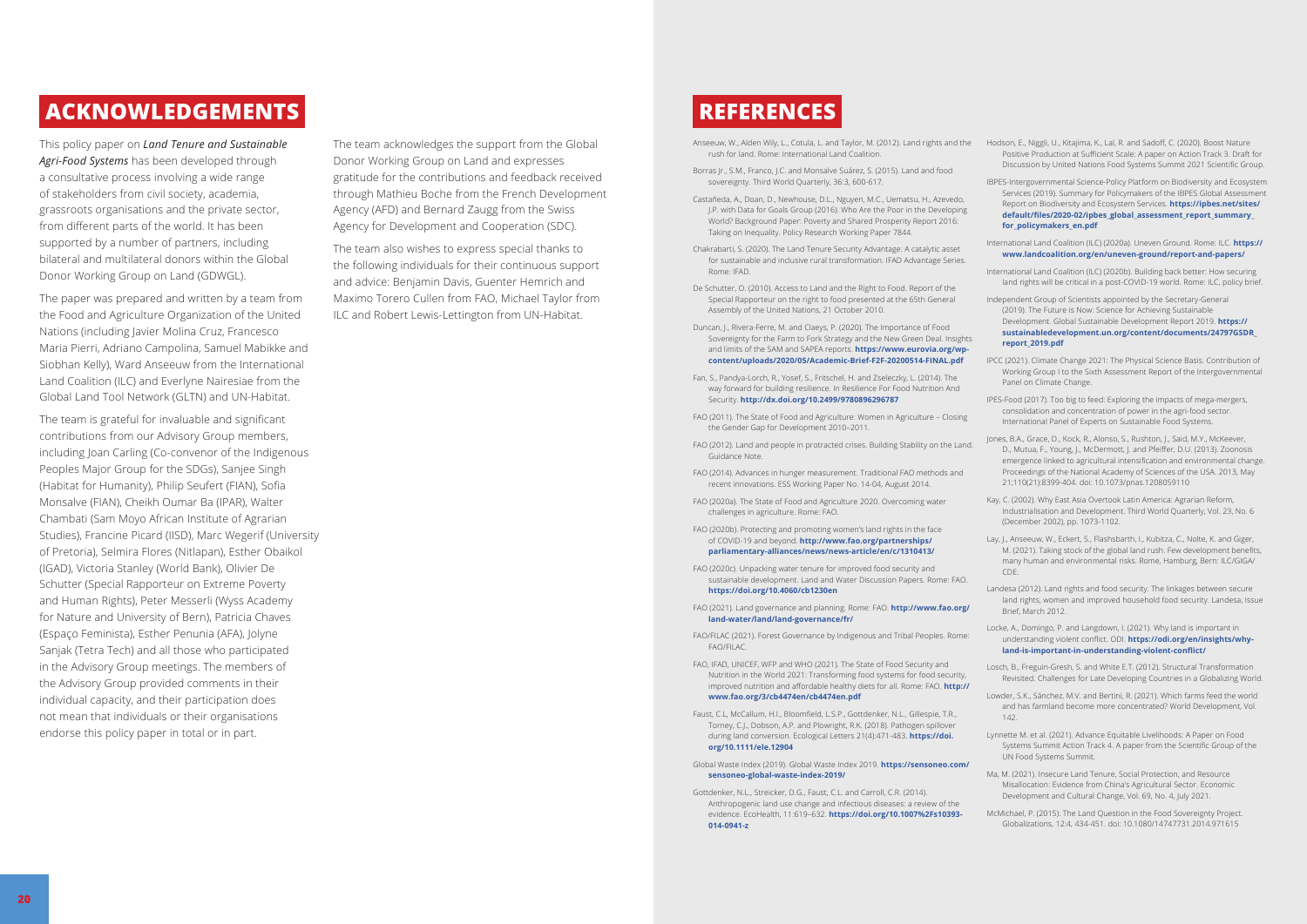- Morse S.S., Mazet, J.A.K., Woolhouse, M., Parish, C.R., Carroll, D., Karesh, W.B., Zambrana-Torrelio, C., Lipkin, W.I. and Daszak, P. (2012). Prediction and prevention of the next pandemic zoonosis. Lancet, 380(9857):1956-1965. **[https://doi.org/10.1016/S0140-6736\(12\)61684-5](https://doi.org/10.1016/S0140-6736(12)61684-5)**
- OECD (2020). The importance of land for Indigenous economic development. In OECD (2020). Linking Indigenous Communities with Regional Development in Canada. Paris: OECD. **<https://doi.org/10.1787/fa0f60c6-en>**
- OHCHR (2021). Security of tenure, cornerstone of the right to adequate housing. United Nations Human Rights, Office of the High Commissioner. **[https://www.ohchr.org/EN/Issues/Housing/Pages/](https://www.ohchr.org/EN/Issues/Housing/Pages/SecurityOfTenure.aspx) [SecurityOfTenure.aspx](https://www.ohchr.org/EN/Issues/Housing/Pages/SecurityOfTenure.aspx)**
- Oxfam (2016). Youth and Inequality: Time to support youth as agents of their own future. Even it Up. Oxfam Briefing Paper. **[https://policy-practice.](https://policy-practice.oxfam.org.uk/publications/youth-and-inequality-time-to-support-youth-as-agents-of-their-own-future-618006) [oxfam.org.uk/publications/youth-and-inequality-time-to-support](https://policy-practice.oxfam.org.uk/publications/youth-and-inequality-time-to-support-youth-as-agents-of-their-own-future-618006)[youth-as-agents-of-their-own-future-618006](https://policy-practice.oxfam.org.uk/publications/youth-and-inequality-time-to-support-youth-as-agents-of-their-own-future-618006)**
- Payne, G. and Durand-Lasserve, A. (2012). Holding On: Security of Tenure Types, Policies, Practices and Challenges. Research Paper prepared for the Special Rapporteur on adequate housing as a component of the right to an adequate standard of living, and on the right to non-discrimination.
- Putzel, J. (2000). Land Reforms in Asia: Lessons from the Past for the 21st Century. Working Paper Series, LSE Development Studies Institute.
- Quan, J. (2006). Land access in the 21st century: issues, trends, linkages and policy options. FAO: Livelihood Support Programme Working Paper 24.
- Rights and Resources Initiative (RRI) (2020). Urgency and Opportunity: Addressing global health, climate, and biodiversity crises by scaling-up the recognition and protection of indigenous and community land rights and livelihoods. Briefing paper. **[https://rightsandresources.org/](https://rightsandresources.org/publication/urgency-and-opportunity/) [publication/urgency-and-opportunity/](https://rightsandresources.org/publication/urgency-and-opportunity/)**
- RRI/ILC/Oxfam (2016). Common Ground: Securing land rights and safeguarding the Earth. Rome, Washington: RRI/ILC/Oxfam.
- Raihan, S., Fatehin, S. and Haque, I. (2009). Access to land and other natural resources by the rural poor: the case of Bangladesh. MPRA Paper No. 38621.
- Studwell, J. (2013). How Asia Works: Success and Failure in the World's Most Dynamic Region. Grove Press.
- Suttie, D. and Hussein, K. (2015). Territorial approaches, rural-urban linkages and inclusive rural transformation: Ensuring that rural people have a voice in national development in the context of the SDGs. Rome: IFAD.
- Swiderska, K. and Ryan, P. (2020). Indigenous Peoples' food systems hold the key to feeding humanity. IIED. **[https://www.iied.org/indigenous](https://www.iied.org/indigenous-peoples-food-systems-hold-key-feeding-humanity)[peoples-food-systems-hold-key-feeding-humanity](https://www.iied.org/indigenous-peoples-food-systems-hold-key-feeding-humanity)**
- Tanner, C. (2016). Safeguarding and enhancing land-based livelihoods. Social protection and land governance in Mozambique. FAO: Land and Water Division Working Paper 12. **<http://www.fao.org/3/i5574e/i5574e.pdf>**
- Tendall D.M., Joerin, J., Kopainsky, B., Edwards, P., Shreck, A., Le, Q.B., Kruetli, P., Grant, M. and Six, J. (2015). Food system resilience: Defining the concept. Global Food Security, Vol. 6, 2015, pp.17-23.
- Teklemariam, A.T. and Cochrane, L. (2021). The Rush to the Peripheries: Land Rights and Tenure Security in Peri-Urban Ethiopia. Land, 10, 193.
- UNCDD (2016). Achieving Land Degradation Neutrality at the Country Level: Building Blocks for LDN Target Setting.
- UNCCD (n.d.). Securing Our Common Future: Land for Life. **[https://www.](https://www.unccd.int/actions/land-life) [unccd.int/actions/land-life](https://www.unccd.int/actions/land-life)**
- UNDESA (2021). State of the World's Indigenous Peoples: Rights to Lands, Territories and Resources. Volume 5.
- UNDRIP. United Nations Declaration on the Rights of Indigenous Peoples, 2007.
- UNDROP. United Nations Declaration on the Rights of Peasants and Other People Working in Rural Areas, 2018.
- UNEP (2009). From Conflict to Peacebuilding: The Role of Natural Resources and the Environment.
- UNEP (2020). Indigenous peoples and the nature they protect. United Nations Environment Programme. **[https://www.unep.org/news-and-stories/](https://www.unep.org/news-and-stories/story/indigenous-peoples-and-nature-they-protect) [story/indigenous-peoples-and-nature-they-protect](https://www.unep.org/news-and-stories/story/indigenous-peoples-and-nature-they-protect)**
- UNFSS Summit (2021a). Report from Independent Dialogues on Indigenous Peoples.
- UNFSS Summit (2021b). Report from Independent Dialogues on Land (Africa/ EMENA regions), coordinated by ILC.
- UN Interagency Framework Team for Preventive Action (2012). Land and Conflict. Toolkit and Guidance for Preventing and Managing Land and Natural Resources Conflict.
- UN Women and OHCHR (2020). Realizing Women's Rights to Land and Other Productive Resources, Second Edition. United Nations Entity for Gender Equality and the Empowerment of Women (UN Women) and the Office of the United Nations High Commissioner for Human Rights (OHCHR).
- Veit, P. (2019). Land Matters: How Securing Community Land Rights Can Slow Climate Change and Accelerate the Sustainable Development Goals. Washington: World Resources Institute. **[https://www.wri.org/insights/](https://www.wri.org/insights/land-matters-how-securing-community-land-rights-can-slow-climate-change-and-accelerate) [land-matters-how-securing-community-land-rights-can-slow](https://www.wri.org/insights/land-matters-how-securing-community-land-rights-can-slow-climate-change-and-accelerate)[climate-change-and-accelerate](https://www.wri.org/insights/land-matters-how-securing-community-land-rights-can-slow-climate-change-and-accelerate)**
- Wegerif, M. (2020). "Informal" food traders and food security: experiences from the Covid-19 response in South Africa. Food Security, 12(4), 797-800.
- Wegerif, M. and Anseeuw, W. (2020). Unearthing the less visible trends in land inequality. Rome: ILC, research report.
- Woodhill, J., Hasnain, S. and Griffith, A. (2020). Farmers and food systems: What future for smallscale agriculture? Environmental Change Institute, University of Oxford.
- World Bank (2018). Global Waste to Grow by 70 Percent by 2050 Unless Urgent Action is Taken: World Bank Report. **[https://www.worldbank.org/](https://www.worldbank.org/en/news/press-release/2018/09/20/global-waste-to-grow-by-70-percent-by-2050-unless-urgent-action-is-taken-world-bank-report) [en/news/press-release/2018/09/20/global-waste-to-grow-by-70](https://www.worldbank.org/en/news/press-release/2018/09/20/global-waste-to-grow-by-70-percent-by-2050-unless-urgent-action-is-taken-world-bank-report) [percent-by-2050-unless-urgent-action-is-taken-world-bank-report](https://www.worldbank.org/en/news/press-release/2018/09/20/global-waste-to-grow-by-70-percent-by-2050-unless-urgent-action-is-taken-world-bank-report)**